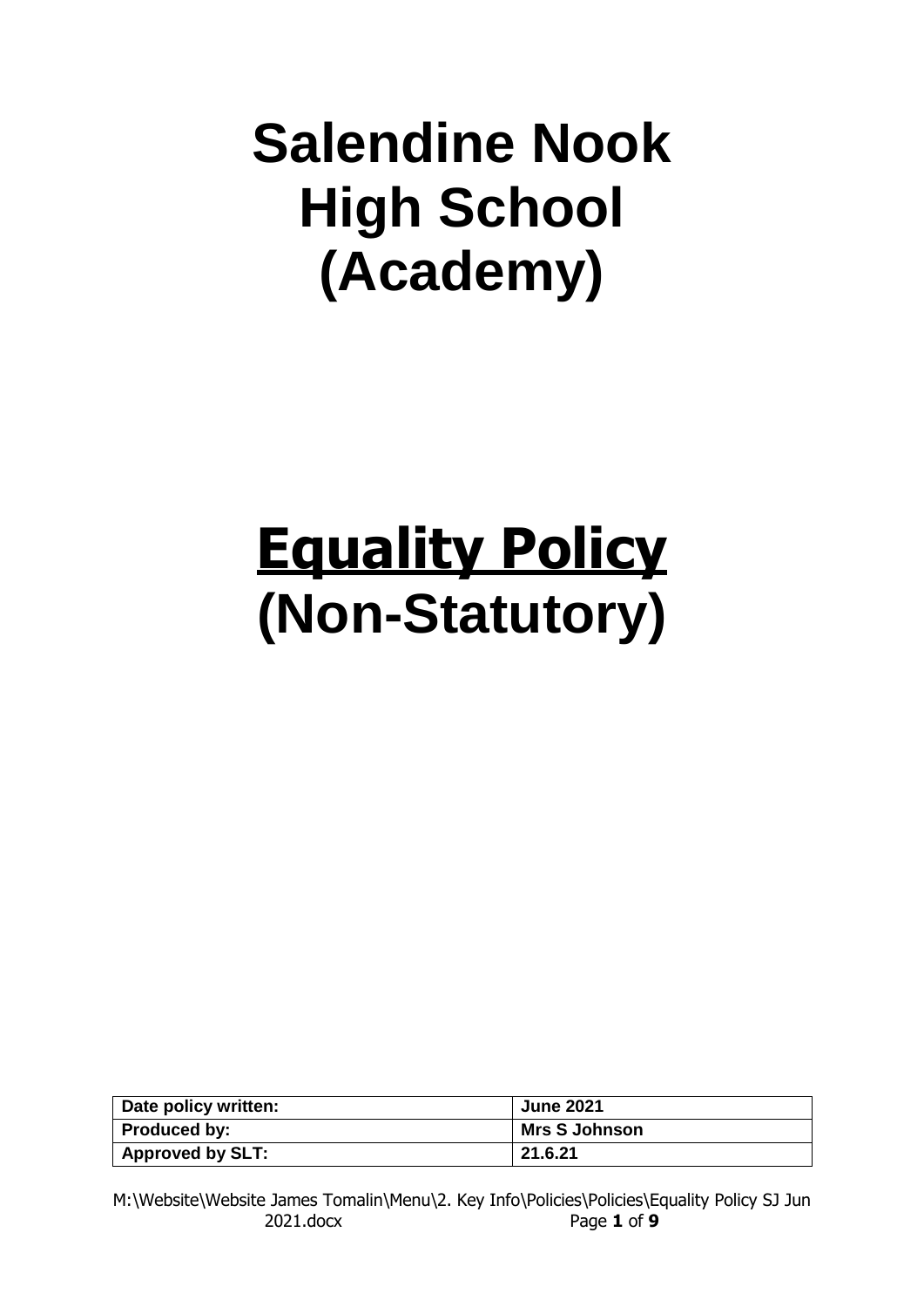| <b>Review date:</b> | 2025<br>June. |
|---------------------|---------------|
|---------------------|---------------|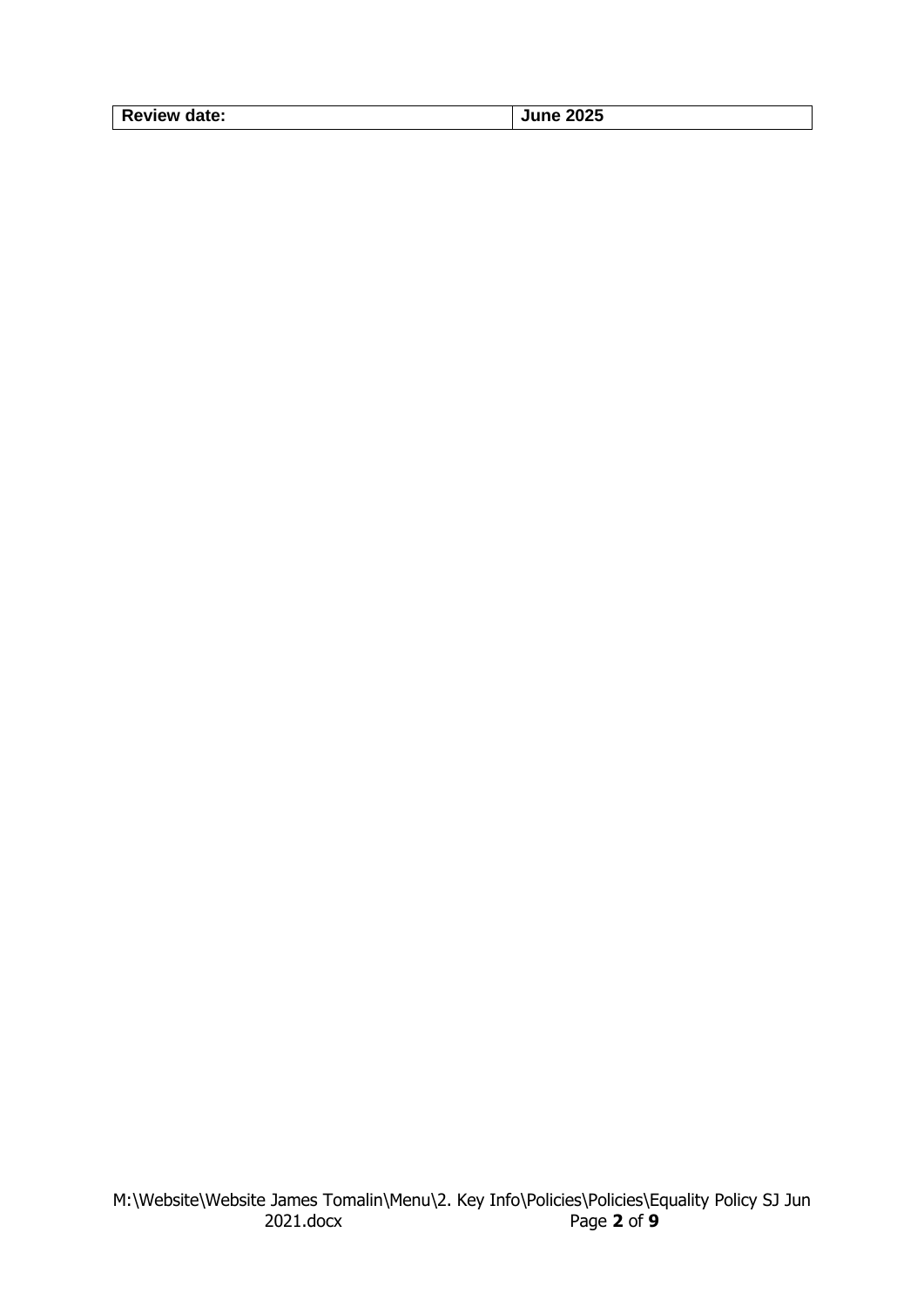# **CONTENTS**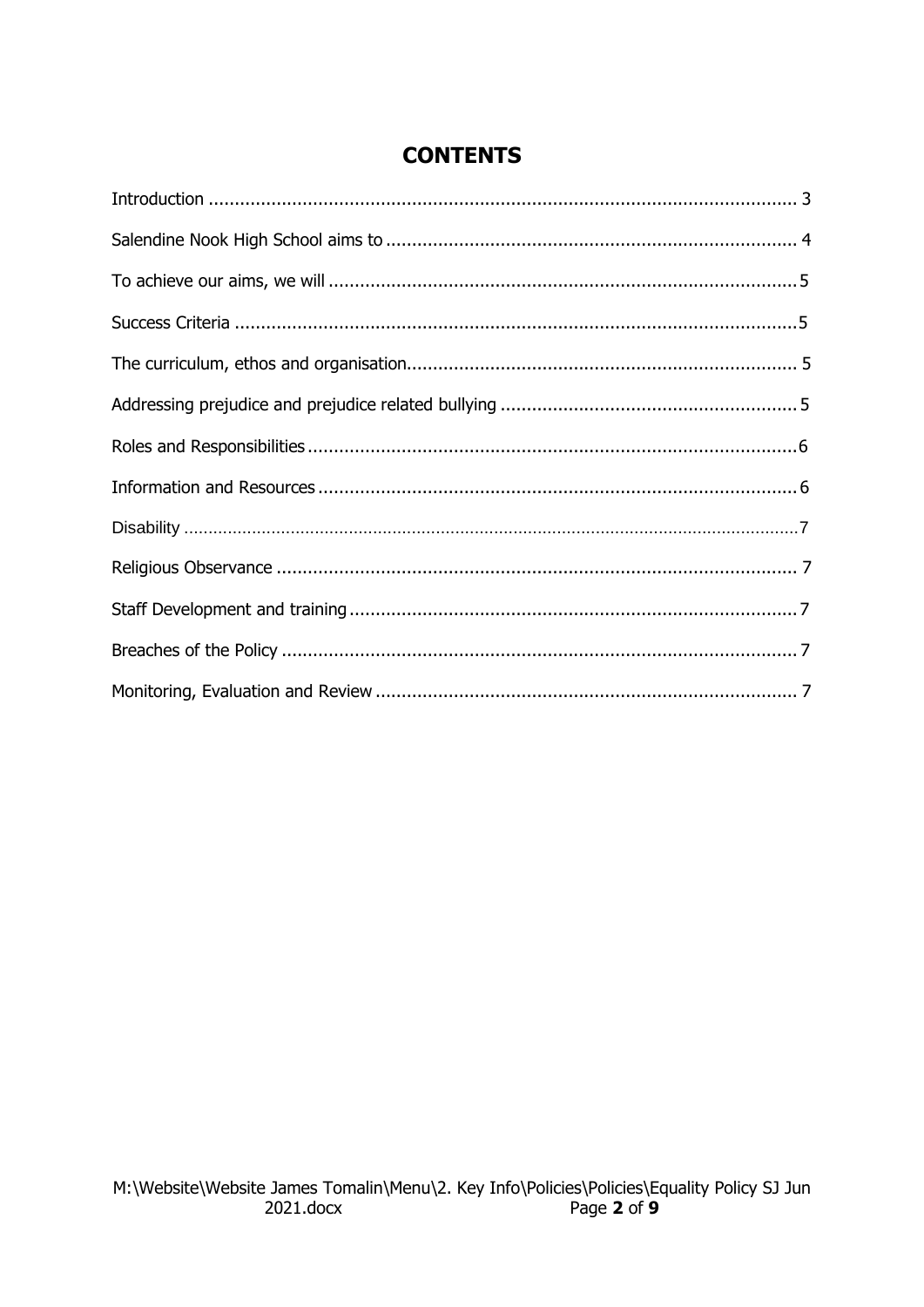# <span id="page-3-0"></span>**Introduction**

Salendine Nook High School and the Governing Body are committed to fulfilling its statutory duties under the Equality Act 2010. The policy sets out how we have due regard for the need to:

- Eliminate unlawful discrimination, harassment and victimisation
- Advance equality of opportunities for students, staff and others using school facilities
- Foster good relations.

The Policy incorporates and therefore replaces previous possible sector equality duties such as the Schools Disability Equality statement, Equal Opportunities Policy and its Race Relations Policy.

The policy encompasses the following protected characteristics:

- Disability
- Gender
- Age
- Ethnicity and race
- Gender identity and reassignment
- Religion and belief
- Sexual orientation
- Pregnancy and maternity
- Marriage and civil partnerships

SNHS's single Equality Policy follows the Department of Education guidance and complies with equality and diversity legislations.

#### **We aim to:**

- Recognise, respect and value diversity
- Promote equality by encouraging staff and students to challenge prejudice, intolerance and stereotyping
- Foster positive attitudes and relationships
- Participate in good equality practice, including staff recruitment, retention and development.
- Reduce existing inequalities.
- Take seriously any complaints of discrimination, harassment or victimisation

#### <span id="page-3-1"></span>**To achieve our aims, we will:**

- Share our policy with staff, students, parents / carers and governors.
- Reinforce our ethos of the value we place upon equality and diversity.

M:\Website\Website James Tomalin\Menu\2. Key Info\Policies\Policies\Equality Policy SJ Jun 2021.docx Page **3** of **9**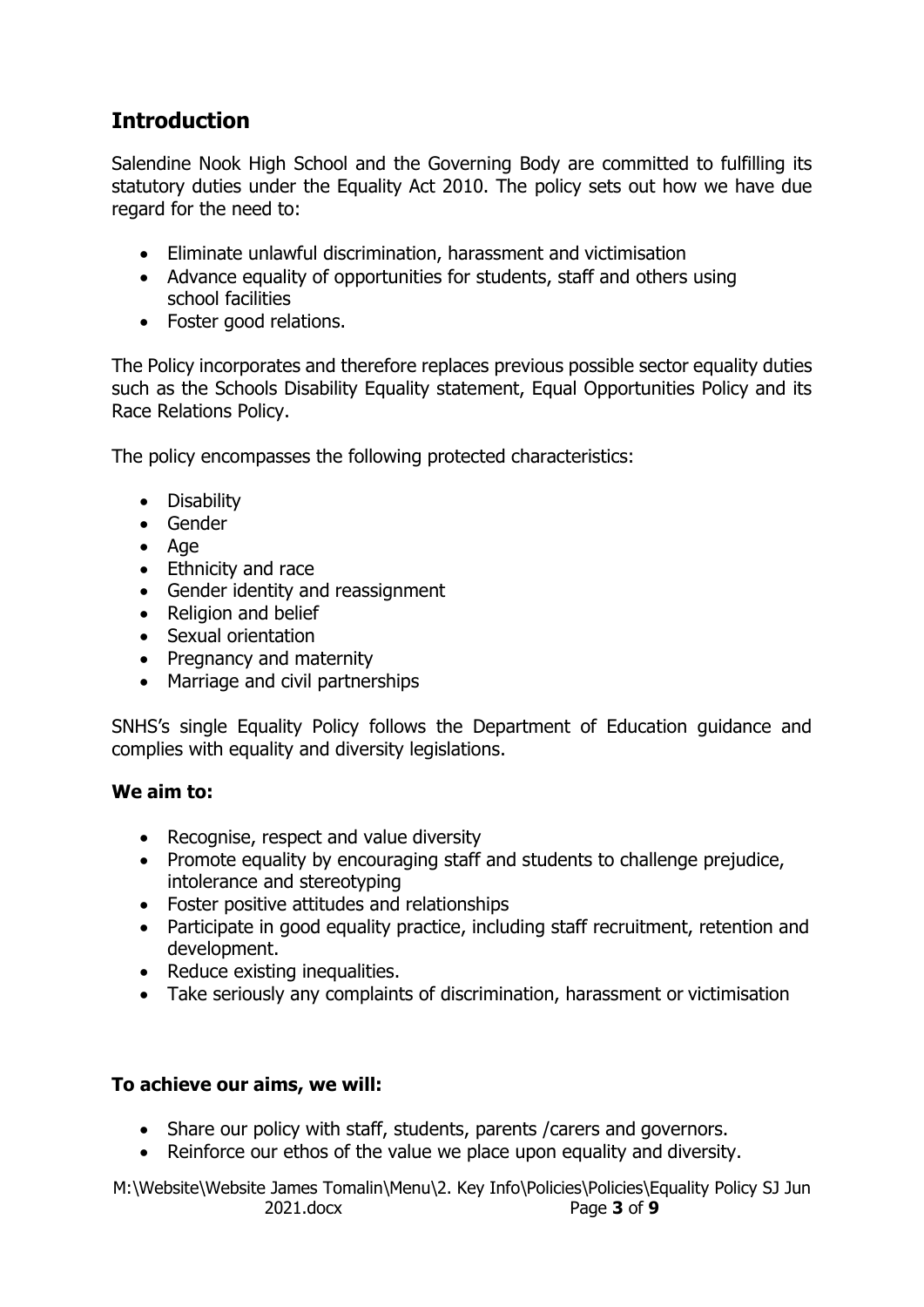• Analyse data to ensure compliance with legislation.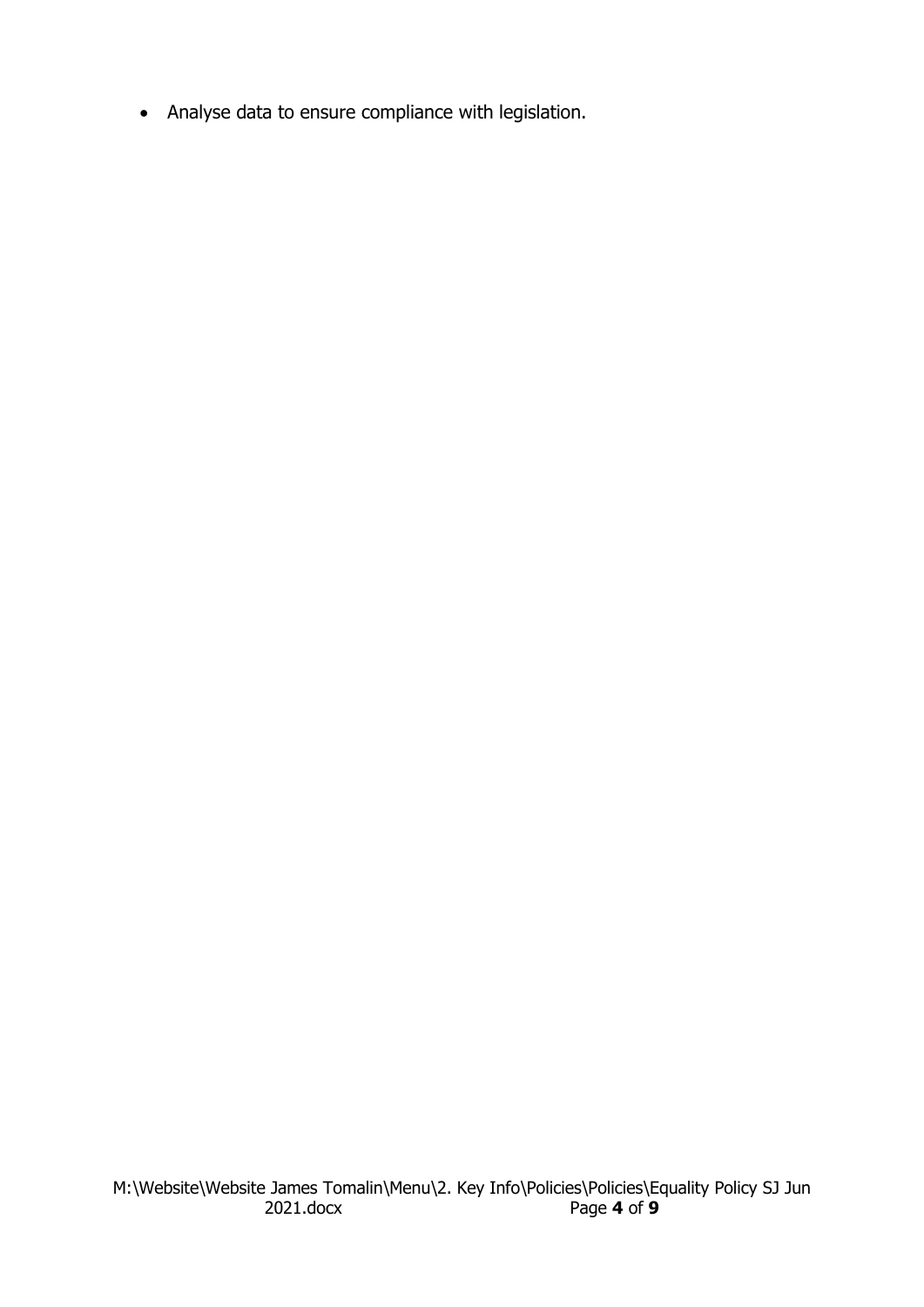• Challenge inappropriate behaviour that does not fulfil any equality commitment.

### <span id="page-5-0"></span>**Success criteria**

- Students are aware of the impact of prejudice & understand their responsibility to prevent it
- Staff are aware of the Single Equality Policy
- Data is collated and analysed to monitor equality
- Incidents are logged and reported.

# <span id="page-5-1"></span>**The curriculum, ethos and organisation**

Our curriculum is reviewed regularly in order to ensure that teaching and learning reflect the above principles. Further, these principles will apply to the full range of our policies and practices, including those that are concerned with:

- students' progress, attainment and achievement
- students' personal development, welfare and well-being
- teaching styles and strategies
- admissions and attendance
- staff recruitment, retention and professional development
- care, guidance and support
- behaviour, discipline and exclusions
- working in partnership with parents, carers and guardians
- working with the wider community.

# <span id="page-5-2"></span>**Addressing prejudice and prejudice-related bullying**

SNHS is opposed to all forms of prejudice which stand in the way of fulfilling the legal duties referred to above. These include:

- prejudices around disability and special educational needs
- prejudices around racism and xenophobia, including those that are directed towards religious groups and communities, for example anti-Semitism and Islam phobia, and those that are directed against Travelers', migrants, refugees and people seeking asylum
- prejudices reflecting sexism and homophobia.

There is guidance in the appropriate policies on how prejudice-related incidents should be identified, assessed, recorded and dealt with e.g. Anti-Bullying Policy.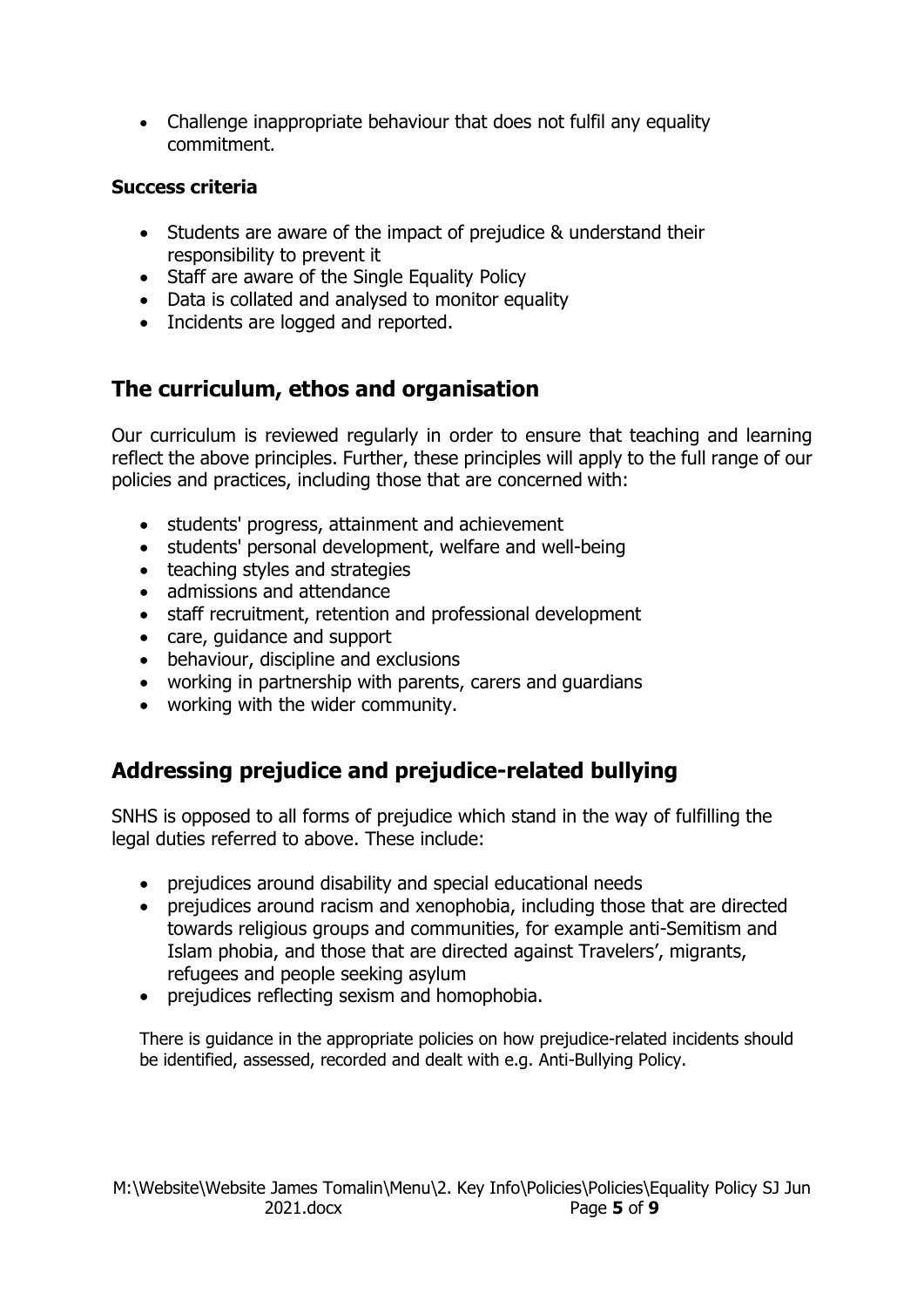# <span id="page-6-0"></span>**Roles and responsibilities**

The governing body is responsible for ensuring that the school complies with legislation, and that this policy and its related procedures are implemented. A member of the governing body has a watching brief regarding the implementation of this policy.

The Principal is responsible for implementing the policy; for ensuring that all staff are aware of their responsibilities and are given appropriate training and support; and for taking appropriate action in any cases of unlawful discrimination.

A senior member of staff has day-to-day responsibility for coordinating implementation of the policy.

All staff are expected to:

- promote an inclusive and collaborative ethos in their classroom
- deal with, and report, any prejudice-related incidents that may occur
- plan and deliver curricula and lessons that reflect the principles stated above
- support students in their class for whom English is an additional language
- keep up-to-date with equalities legislation relevant to their work.

Students are expected to:

- treat each other with respect and courtesy
- explore diversity with a healthy and positive approach,
- value diversity,
- speak out if they witness or are subject to any inappropriate language or behaviour or feel that they have been treated unfairly.

### <span id="page-6-1"></span>**Information and resources**

We ensure that the content of this policy is known to all staff and governors and, as appropriate, to all students and their parents and carers.

All staff and governors have access to a selection of resources which discuss and explain concepts of equality, diversity and community cohesion in appropriate detail.

# <span id="page-6-2"></span>**Disability**

The school is responsible for ensuring that disabled students are not treated less favourably due to their disability; the school needs to ensure reasonable adjustments are made for disabled students, so that they are not at a disadvantage in terms of access to the buildings & the curriculum. An accessibility plan is available to show the schools strategy to increase access to school education for disabled students.

We are responsible for supporting staff with disabilities. Staff are asked to identify any barriers that affect them and how we can plan together to overcome them. The information is

M:\Website\Website James Tomalin\Menu\2. Key Info\Policies\Policies\Equality Policy SJ Jun 2021.docx Page **6** of **9**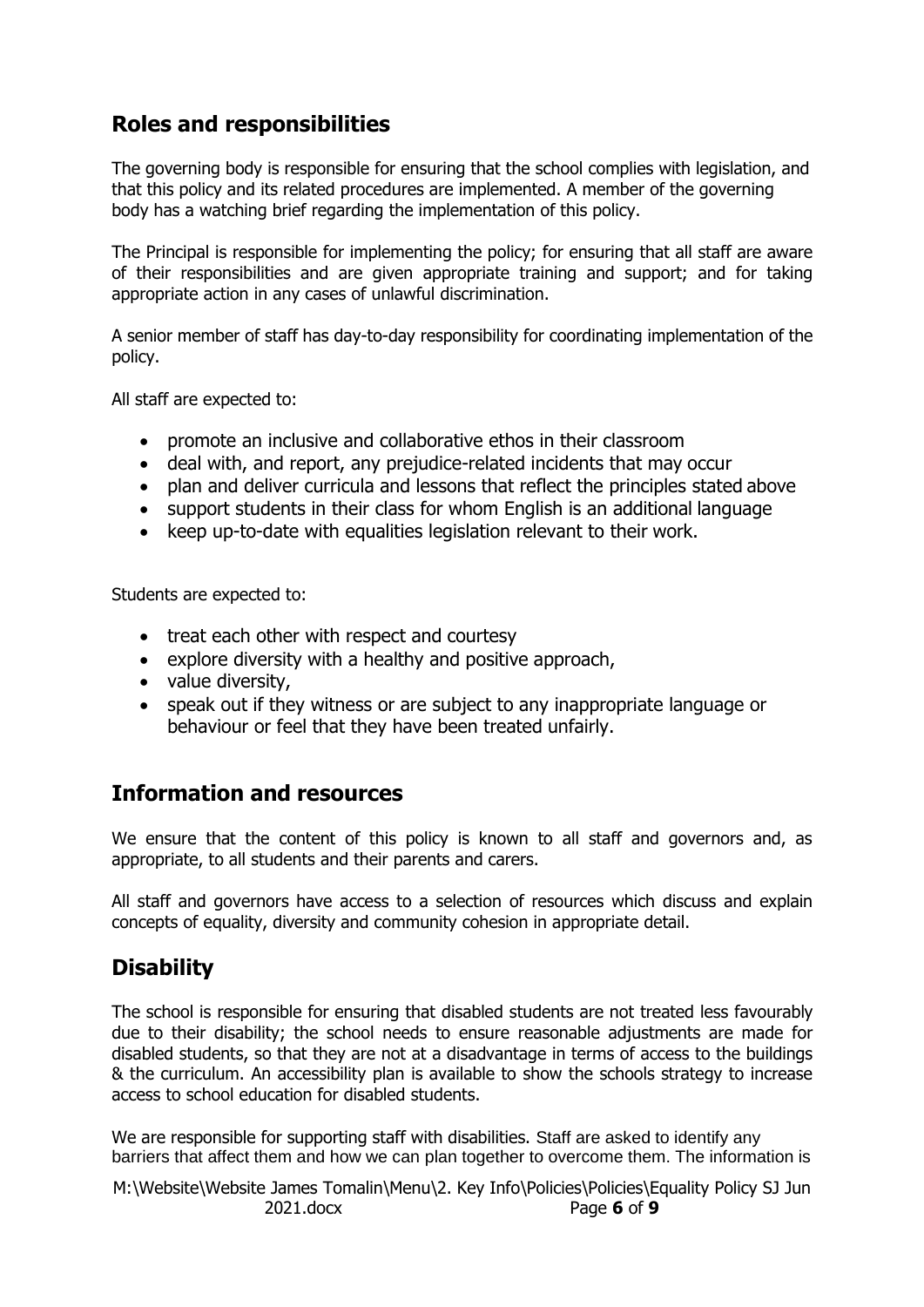recorded in the personnel records.